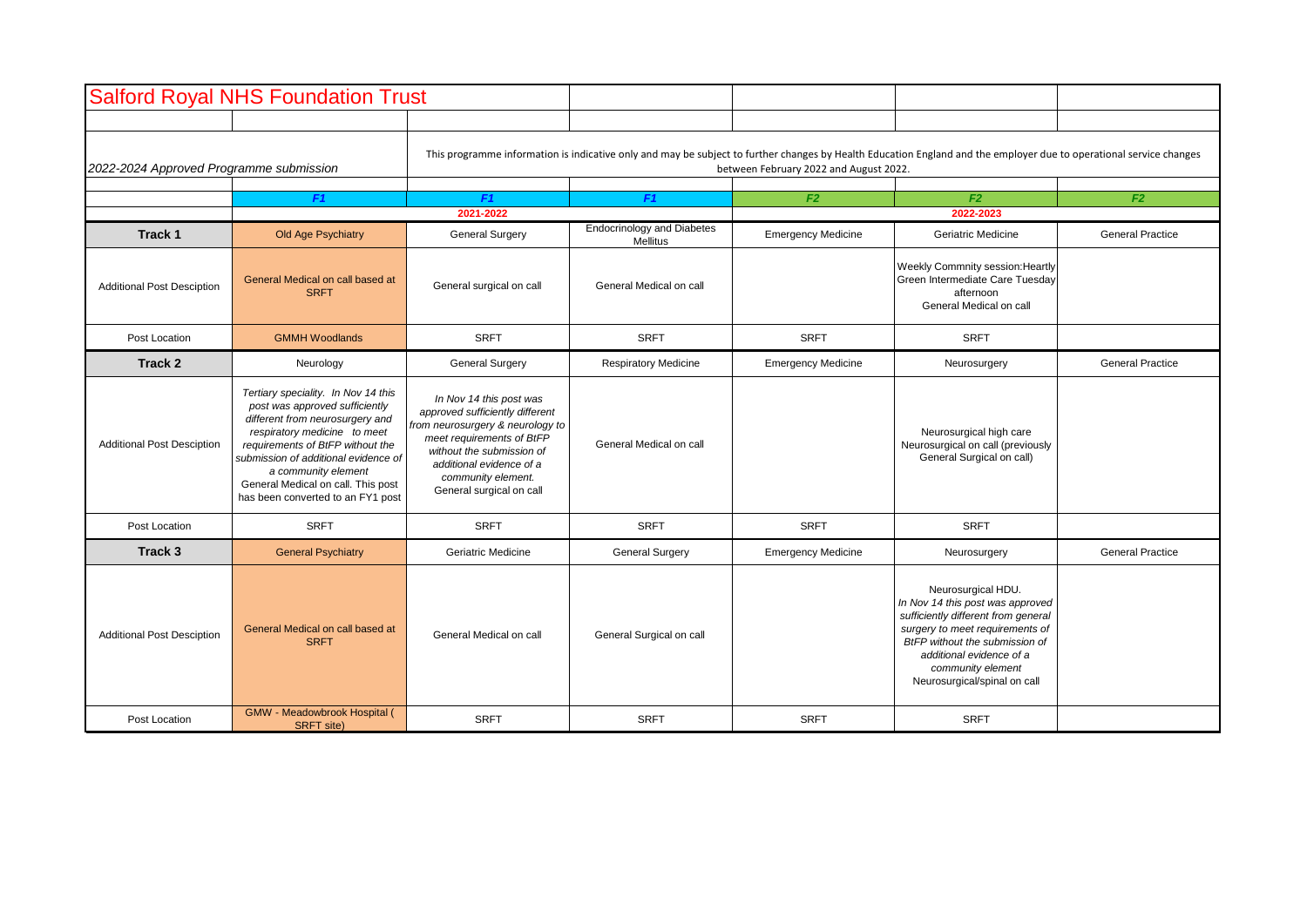| <b>Track 4</b>                    | Urology                                                                                                                      | Geriatric Medicine                                                                                                                                                                                                     | Renal Medicine                                                                                                                                                                                                              | Intensive Care Medicine   | <b>General Surgery</b>                                                                                                                                                                                                                           | <b>General Practice</b>                    |
|-----------------------------------|------------------------------------------------------------------------------------------------------------------------------|------------------------------------------------------------------------------------------------------------------------------------------------------------------------------------------------------------------------|-----------------------------------------------------------------------------------------------------------------------------------------------------------------------------------------------------------------------------|---------------------------|--------------------------------------------------------------------------------------------------------------------------------------------------------------------------------------------------------------------------------------------------|--------------------------------------------|
| <b>Additional Post Desciption</b> | Weekly community placement Weds<br>AM, prostate surveillance clinic in<br>Eccles Gateway Centre. General<br>Surgical on call | Ortho-geriatrics<br>General<br>Medical on call                                                                                                                                                                         | In Nov 14 this post was approved<br>sufficiently different from geriatric<br>medicine to meet requirements of<br>BtFP without the submission of<br>additional evidence of a<br>community element<br>General Medical on call |                           | General Surgical on call                                                                                                                                                                                                                         |                                            |
| Post Location                     | <b>SRFT</b>                                                                                                                  | <b>SRFT</b>                                                                                                                                                                                                            | <b>SRFT</b>                                                                                                                                                                                                                 | <b>SRFT</b>               | <b>SRFT</b>                                                                                                                                                                                                                                      |                                            |
| Track 5                           | Neurosurgery                                                                                                                 | <b>General Surgery</b>                                                                                                                                                                                                 | Gastroenterology                                                                                                                                                                                                            | <b>Emergency Medicine</b> | Rheumatology                                                                                                                                                                                                                                     | <b>General Practice</b>                    |
| <b>Additional Post Desciption</b> | Neurosurgical high care-<br>Neurosurgical on call                                                                            | In Nov 14 this post was approved<br>sufficiently different from<br>neurosurgery to meet<br>requirements of BtFP without the<br>submission of additional evidence<br>of a community element<br>General Surgical on call | General Medical on call                                                                                                                                                                                                     |                           | With Dermatology<br>In<br>Nov 14 this post was approved<br>sufficiently different from<br>gastroenterology to meet<br>requirements of BtFP without the<br>submission of additional evidence<br>of a community element<br>General Medical on call |                                            |
| Post Location                     | <b>SRFT</b>                                                                                                                  | <b>SRFT</b>                                                                                                                                                                                                            | <b>SRFT</b>                                                                                                                                                                                                                 | <b>SRFT</b>               | <b>SRFT</b>                                                                                                                                                                                                                                      |                                            |
| Track 6                           | Neurosurgery                                                                                                                 | <b>General Surgery</b>                                                                                                                                                                                                 | <b>Respiratory Medicine</b>                                                                                                                                                                                                 | <b>Emergency Medicine</b> | <b>Old Age Psychiatry</b>                                                                                                                                                                                                                        | <b>General Practice</b>                    |
| <b>Additional Post Desciption</b> | Neurosurgical high care<br>Neurosurgical on call (previously<br>General Surgical on call)                                    | In Nov 14 this post was approved<br>sufficiently different from<br>neurosurgery to meet<br>requirements of BtFP without the<br>submission of additional evidence<br>of a community element<br>General Surgery on call  | General Medical on call                                                                                                                                                                                                     |                           | <b>Later Life/Community Psychiatry</b>                                                                                                                                                                                                           |                                            |
| Post Location                     | <b>SRFT</b>                                                                                                                  | <b>SRFT</b>                                                                                                                                                                                                            | <b>SRFT</b>                                                                                                                                                                                                                 | <b>SRFT</b>               | <b>GMW- Woodlands Hospital</b>                                                                                                                                                                                                                   |                                            |
| Track 7                           | Acute Internal Medicine                                                                                                      | <b>General Surgery</b>                                                                                                                                                                                                 | Cardiology                                                                                                                                                                                                                  | <b>Emergency Medicine</b> | Otolaryngology                                                                                                                                                                                                                                   | <b>General Practice</b>                    |
| <b>Additional Post Desciption</b> | <b>Emergency Assessment Unit</b><br>General Medical on call                                                                  | General surgical on call                                                                                                                                                                                               | Weekly community placement<br>with the Heart failure nurses<br>General Medical on call                                                                                                                                      |                           | On call Neurosurgery/Spinal/ENT                                                                                                                                                                                                                  | Split/GP Palliative Care Post.             |
| Post Location                     | <b>SRFT</b>                                                                                                                  | <b>SRFT</b>                                                                                                                                                                                                            | <b>SRFT</b>                                                                                                                                                                                                                 | <b>SRFT</b>               | <b>SRFT</b>                                                                                                                                                                                                                                      | Sorrel Group practice/St Anne's<br>Hospice |